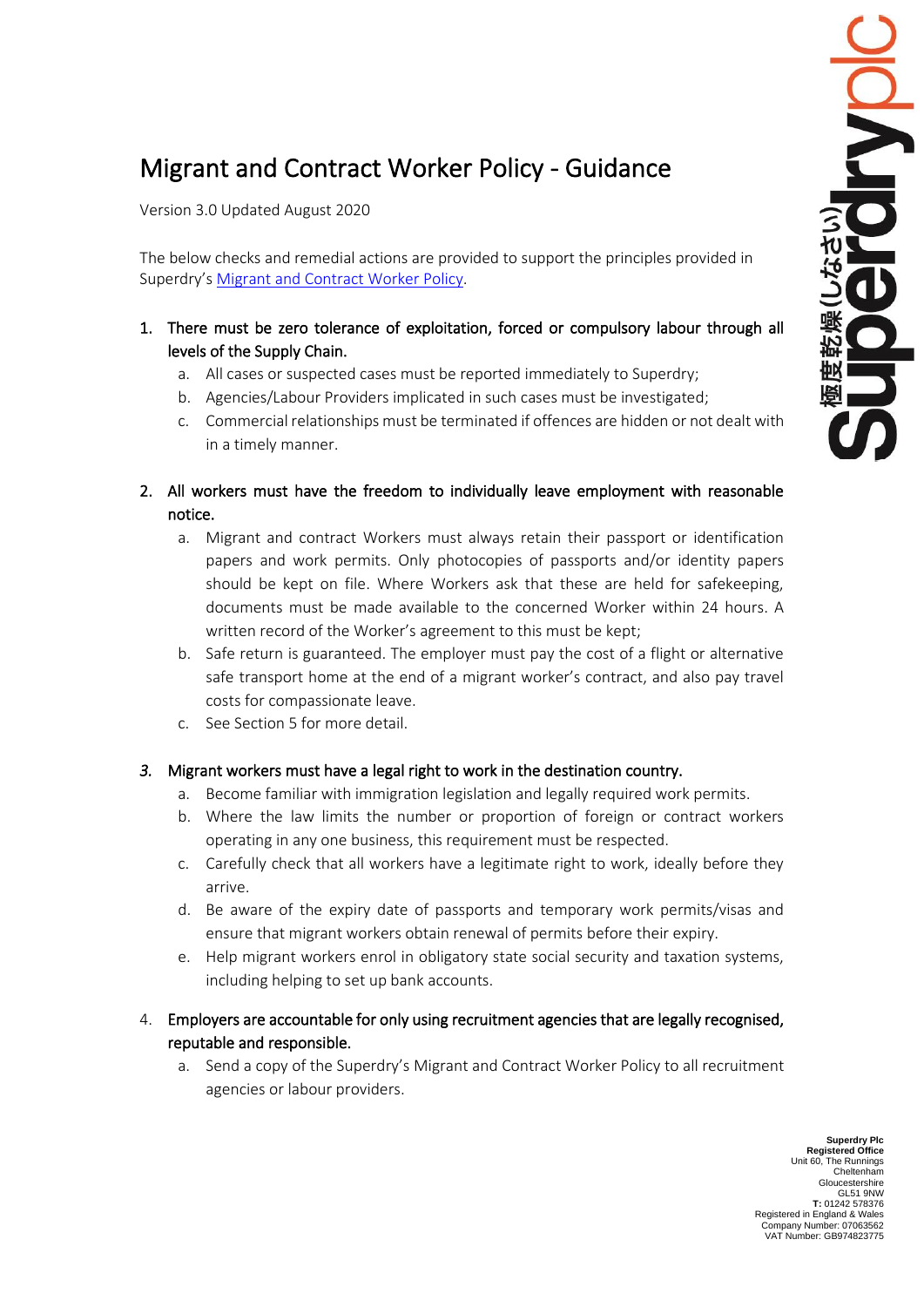- b. All workers must have clear and transparent contracts available in their native language.
- c. Fully understand how migrant and contract workers are recruited, what fees they have paid, what loans they need to repay and how they have travelled to the destination country.
- d. Limit the number of recruitment agencies used. Only employ migrant or contract workers who have been recruited through a reputable agency. If a certification systems exists, only use certified agencies.
- e. Communicate standards to recruitment agencies and, where possible, check that professional recruitment practices are being followed.
- 5. Migrant and Contract workers must not be bonded using mechanisms or schemes including rehabilitation, apprenticeship programmes, loans or fees to obtain work. Any such loans or fees associated with recruitment or transportation of workers must be borne by the employer.
	- a. Migrant and contract workers must have the same freedom as local workers to leave employment, or seek work elsewhere. Do not withhold any money from any employee or introduce any other form of restriction that may restrict this freedom.
	- b. When budgeting for employment costs relating to migrant Workers, ensure that this includes recruitment fees, renewal fees, transportation and other costs associated with the recruitment and use of migrant Workers
	- c. Migrant and contract Workers should not have to pay a deposit to obtain employment;
	- d. Set up systems to pay recruitment agencies directly for migrant Workers' agency/recruitment fees and travel costs, avoiding the need for the migrant worker to make a payment;
	- e. All wages should be paid directly to the Worker and not through a third party;
	- f. Pay the cost of a flight or alternative safe transport home at the end of a migrant Worker's contract, and also pay travel costs for bona-fide compassionate leave;
	- g. Wages owing must be paid in full at completion of contract, before the migrant Worker returns home (exceptions may apply in the event of a sudden departure e.g. for compassionate leave);
	- h. Agree how to pay a migrant worker any outstanding wages if they need to leave suddenly to travel home.
- 6. The responsibility for training Migrant and Contract Workers must be well-defined. Training must be adequate and in a language that is understood;
	- a. Ensure that training is given by the manufacturer in a language that migrant workers understand.
	- b. Ensure that essential safety training is given and that migrant and contract workers understand safety procedures such as alarms, evacuations etc.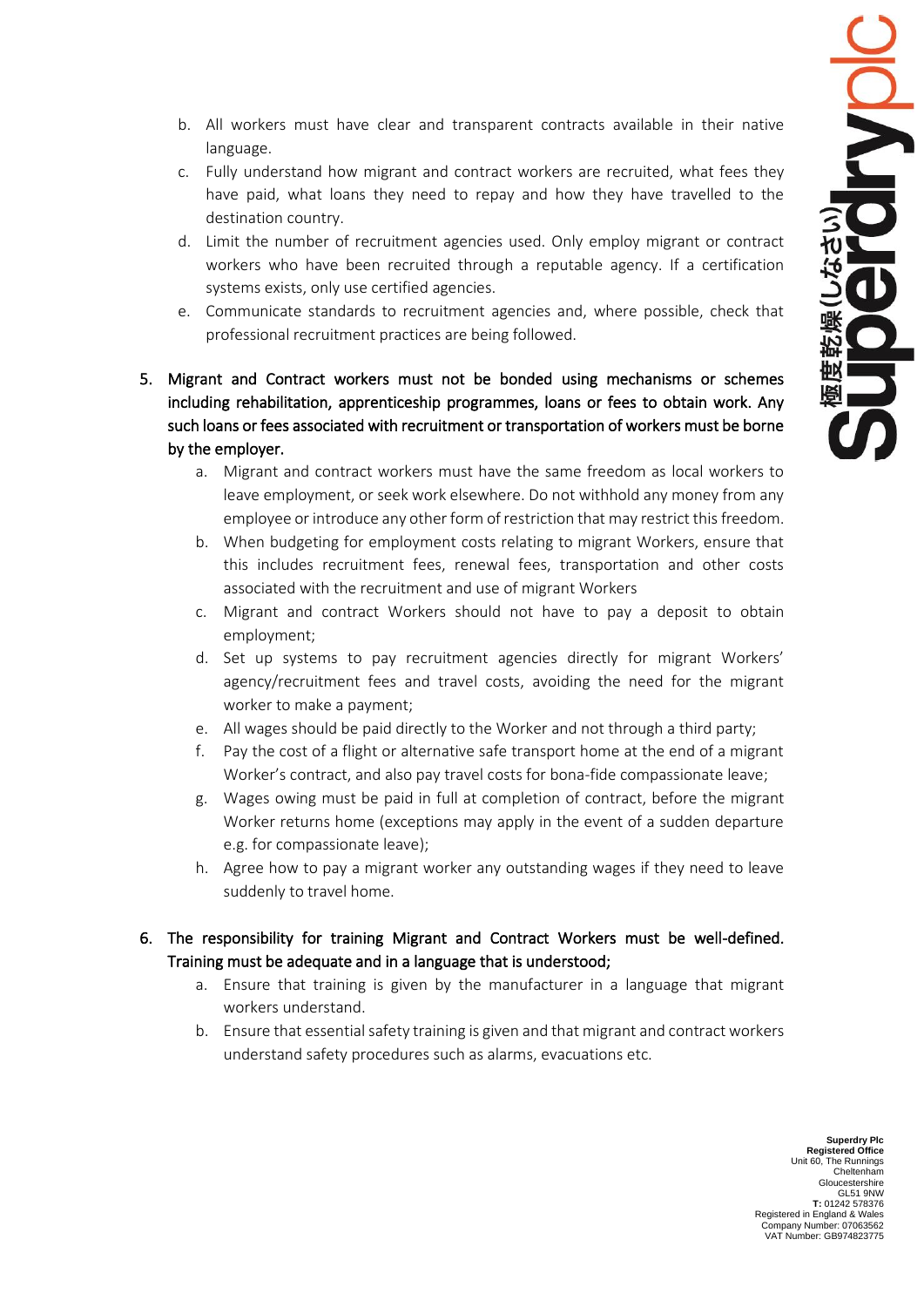- c. Appoint an on-site migrant and/or contract worker coordinator who can communicate fluently in the languages of the migrant workers and factory management.
- d. Ensure that migrant and contract workers are represented on workplace committees, and in workplace communications. Ideally contracts and worker handbooks should be translated when necessary.
- e. Migrant and contract workers must have the same freedom as local workers to join unions and to participate in collective bargaining processes.

## 7. Working and living conditions must safeguard Migrant and Contract Workers' safety, dignity, welfare and rights.

- a. Terms of Employment:
	- i. Employ migrant Workers through direct employment contracts, even if they have been recruited through an agency. This employment contract must be legally enforceable in the country of employment (destination country/territory);
	- ii. The employment contract should be signed with each Worker in the Worker's source country/territory;
	- iii. All policies must be inclusive: Provide migrant workers with the same opportunities and employment conditions as domestic workers, including the same rates of pay for comparable job roles. Create equal opportunities.
	- iv. Ensure migrant workers are made fully aware of terms of employment, living conditions, job role and length of employment contract before accepting the job, and before leaving their home country or region.
	- v. Ensure that the contract and terms of employment are fully understood by the migrant or contract worker.
	- vi. Explain basic employment rights to migrant and contract workers. In particular make them aware of how to raise a concern or grievance and how to obtain medical, financial or personal advice.
	- vii. Issue a separate employment contract for migrant workers that include repayment of fees and travel (as applicable). Include provisions for migrant workers who are injured at work, become ill or pregnant.
- b. Accommodation:
	- i. Help workers find suitable accommodation and to access local healthcare facilities
	- ii. Check that accommodation used by migrant and contract workers is clean, safe and does not negatively impact workers' rights (e.g. freedom of movement, freedom from harassment) or any other principle summarised in our Code of Practice.
	- iii. Lockable storage must be provided in Workers accommodation to facilitate Worker's safe retention of their papers;